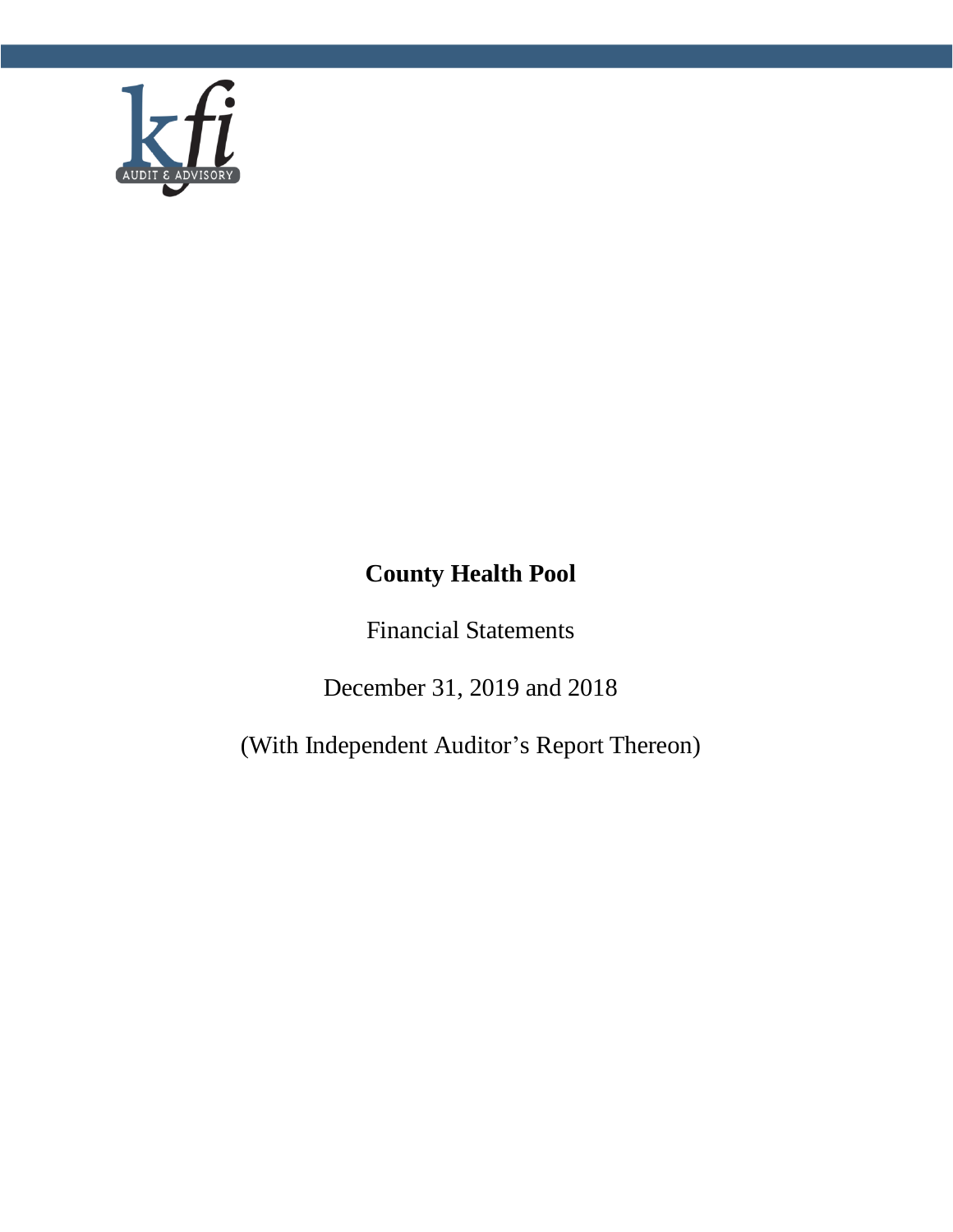## **TABLE OF CONTENTS**

## **FINANCIAL STATEMENTS**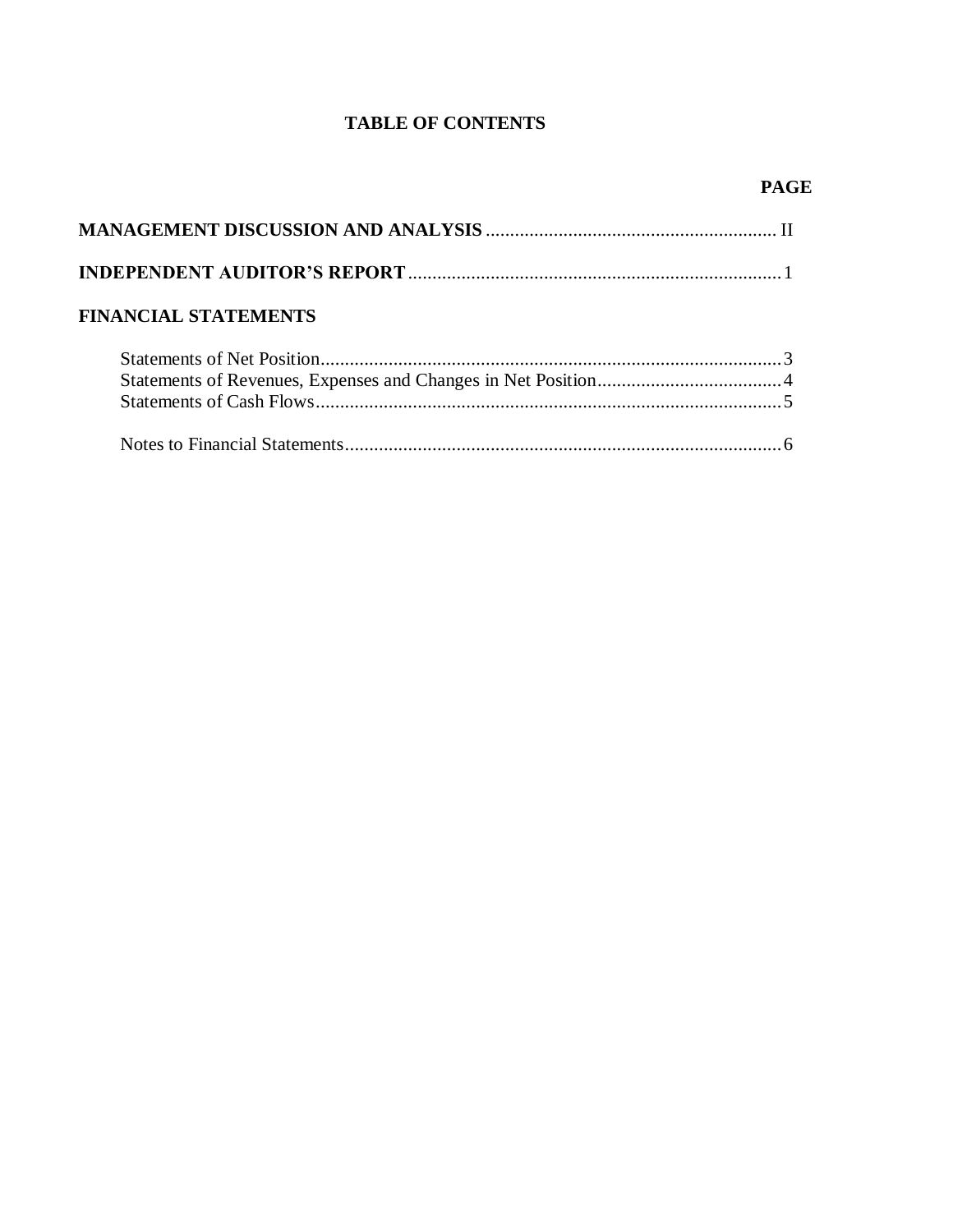This discussion and analysis prepared in conformity with Governmental Accounting Standards Board (GASB) rules, is designed to provide an analysis of County Health Pool's (The Pool) financial condition and operating results. According to GASB rules, the intent of the management discussion and analysis is to inform the readers of the financial statements of the Pool's financial issues and activities.

The Management Discussion and Analysis (MD&A) should be read in conjunction with the Pool's basic financial statements and the Pool's basic financial statements should be read in conjunction with the MD&A.

The Pool's basic financial statements are the Statements of Net Position, Statements of Revenues, Expenses and Changes in Net Position and the Statements of Cash Flows.

The Pool was formed in January 1984 by an intergovernmental agreement among the member counties of Colorado. During 1999, The Pool changed its by-laws to allow The Pool to provide services to any political subdivision of the state of Colorado.

The purpose of The Pool is to provide health, dental and vision benefits and life, accidental death and dismemberment insurance to the employees of the member organizations. Based on the date the Pool was formed, it has no ERISA compliance requirements and it is not regulated by the Division of Insurance of the State of Colorado. At December 31, 2019 and 2018 there were 66 and 68 member organizations, respectively. Basic Financial Statements are presented on the accrual basis of accounting. The three basic statements presented within the financial statements are as follows:

Statements of Net Position -- These statements present information reflecting a snapshot of "Net Position", which represents the amount of total assets minus total liabilities. Although the statement of net position is not presented in a categorized basis, assets are nonetheless listed in liquid to non-liquid order. Liquid in this reference meaning cash or being turned into cash. The Pool's investment balances are considered liquid since the investment portfolio is marketable and easily turned into cash.

The liabilities consist of two categories of accounts. The first is the outstanding claims payable. This balance is the best estimate by management as to the number of claims which were incurred in the current year and will be paid in future periods. The accounts payable are the liabilities of The Pool, which vendors have presented invoices for payment and the cash will be disbursed in future years.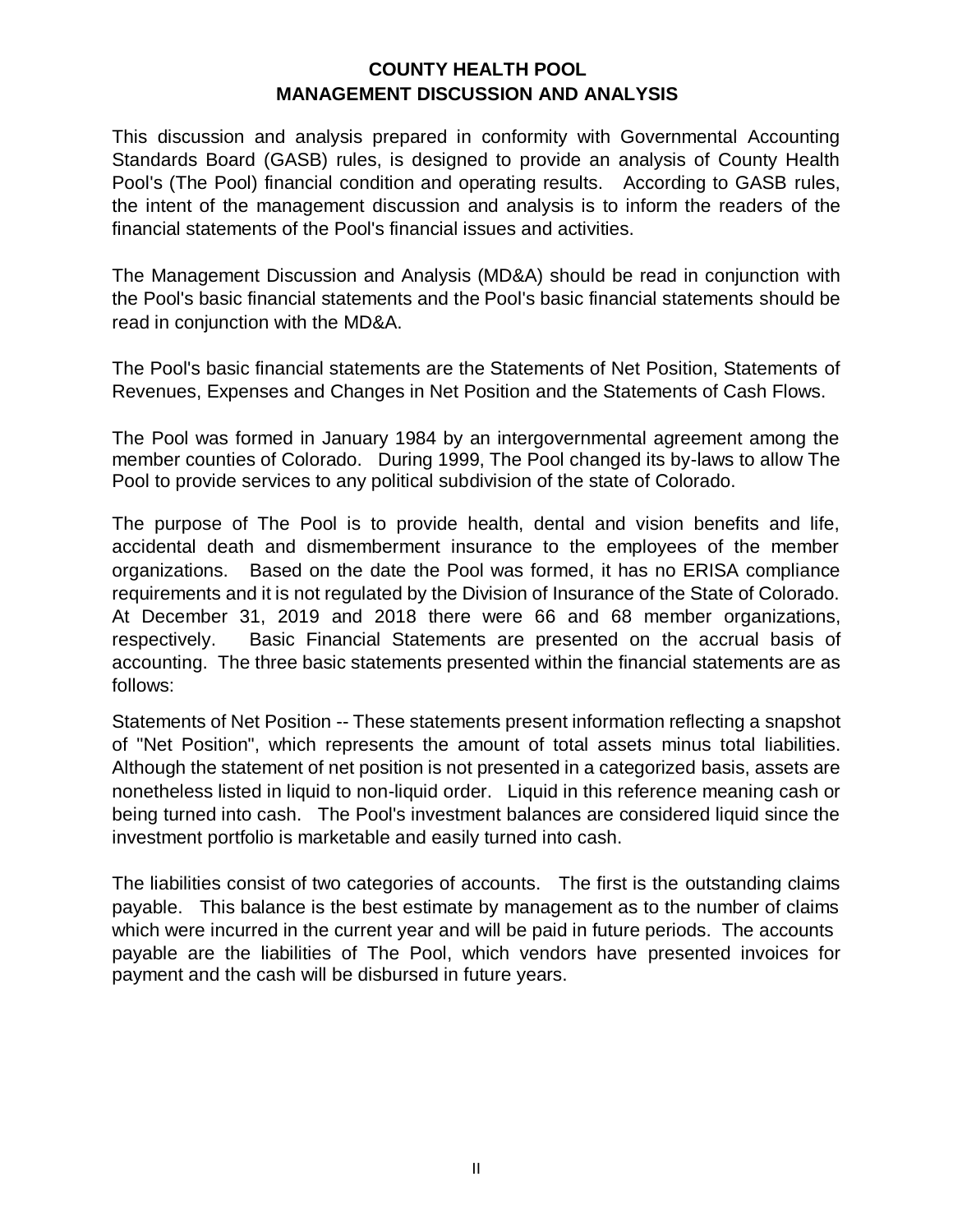### **Statements of Net Position**

|                             | December 31,    |                  |     |            |                  |
|-----------------------------|-----------------|------------------|-----|------------|------------------|
|                             | 2019            | 2018             |     | Change     | <u> 2017</u>     |
| Assets                      |                 |                  |     |            |                  |
| Cash and cash equivalents   | 3,347,106<br>\$ | 3,385,416<br>S.  | \$. | (38,310)   | 2,947,203<br>S   |
| Investments                 | 13,950,972      | 14,042,087       |     | (91,115)   | 13,203,242       |
| Accrued interest receivable | 99,475          | 70,255           |     | 29,220     | 59,696           |
| Prepaid expenses            | 11,083          | 12,036           |     | (953)      | 11,083           |
| Deposits                    | 16,490          | 16,490           |     |            | 16,490           |
| <b>Total Assets</b>         | \$17,425,126    | \$17,526,284     | \$  | (101, 158) | \$16,237,714     |
| Liabilities                 |                 |                  |     |            |                  |
| Claims payable              | \$<br>5,250,000 | 5,000,000<br>\$. | \$. | 250,000    | 5,000,000<br>\$. |
| Accounts payable            | 1,208,843       | 1,135,281        |     | 73,562     | 1,010,887        |
| Contribution deposits       | 560,609         | 71,822           |     | 488,787    | 4,974            |
| Total Liabilities           | 7,019,452       | 6,207,103        |     | 812,349    | 6,015,861        |
| <b>Total Net Position</b>   |                 |                  |     |            |                  |
| (Unrestricted)              | \$10,405,674    | \$11,319,181     | S   | (913, 507) | \$10,221,853     |

The change column illustrates for the reader that net position decreased, overall, in 2019 due to the increase in utilization of the plan benefits.

The Statements of Revenues, Expenses and Changes in Net Position -- These statements reflect the Pool's operating revenues and expenses. The essential source of revenues is from member organization contributions and the major sources of operating expenses are health, dental, and vision benefits. The change in net position is similar to net profit for any other insurance company. The amounts captioned as net position reflect the amount that corresponds to members' equity in previous years' statements of revenue and expenses and changes in members' equity.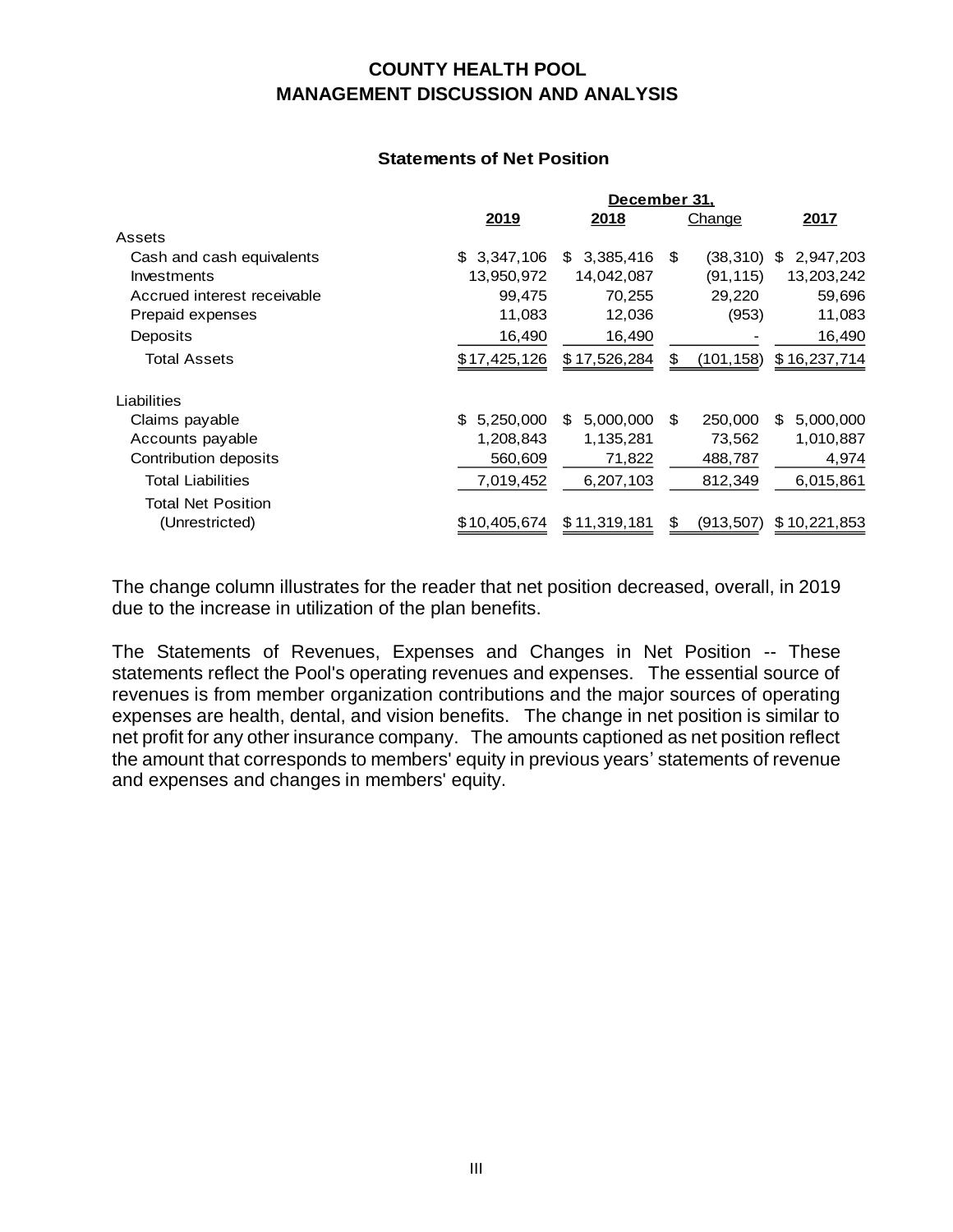## **Statements of Revenues, Expenses and Changes in Net Position**

|                                   | December 31, |              |              |  |
|-----------------------------------|--------------|--------------|--------------|--|
|                                   | <u>2019</u>  | <u>2018</u>  | 2017         |  |
| Operating revenue:                |              |              |              |  |
| Contributions                     | \$59,460,094 | \$58,683,712 | \$55,995,413 |  |
| Total operating revenue           | 59,460,094   | 58,683,712   | 55,995,413   |  |
| Operating expenses:               |              |              |              |  |
| Net claims incurred               | 46, 199, 215 | 43,781,846   | 42,245,801   |  |
| Insurance premiums                | 11,065,701   | 10,010,939   | 8,438,654    |  |
| Administration                    | 3,838,751    | 3,887,098    | 4,037,490    |  |
| Total operating expenses          | 61,103,667   | 57,679,883   | 54,721,945   |  |
| Operating income (loss)           | (1,643,573)  | 1,003,829    | 1,273,468    |  |
| Net investment income             | 730,066      | 93,499       | 182,015      |  |
| Increase (Decrease) in net assets | (913, 507)   | 1,097,328    | 1,455,483    |  |
| Net position - Beginning of year  | 11,319,181   | 10,221,853   | 8,766,370    |  |
| Net position - End of year        | \$10,405,674 | \$11,319,181 | \$10,221,853 |  |

The changes in the Contributions income from 2019 to 2018 to 2017 reflects the change in the rates charged to members in The Pool, to receive coverage and increased cost arising from the Health Reform Act. The Pool had 66, 68, and 68 member organizations at December 31, 2019, 2018 and 2017, respectively.

The changes in the overall costs of claims reflects the changing number of members in The Pool, as well as a component of the shifting to higher deductible plans on the part of, many member entities.

In addition, insurance cost, the expense related to covering excess exposures, also increased due to increasing costs in the health care industry and the Pool's past experience.

During 2019, Anthem Blue Cross and Blue Shield decreased the amount The Pool paid for Anthem's administration costs for the servicing of claims and handling the network of doctors and hospitals by 1%.

During 2018, Anthem Blue Cross and Blue Shield did not increase the amount The Pool paid for Anthem's administration costs for the servicing of claims and handling the network of doctors and hospitals.

Anthem also provided plan documents review, membership cards, and administered writing claim checks in 2019 and 2018.

When the Board of Directors set the rates to charge for the benefits and services for 2019, the rates were established at a level that was estimated to decrease The Pool's net position by approximately \$140,000.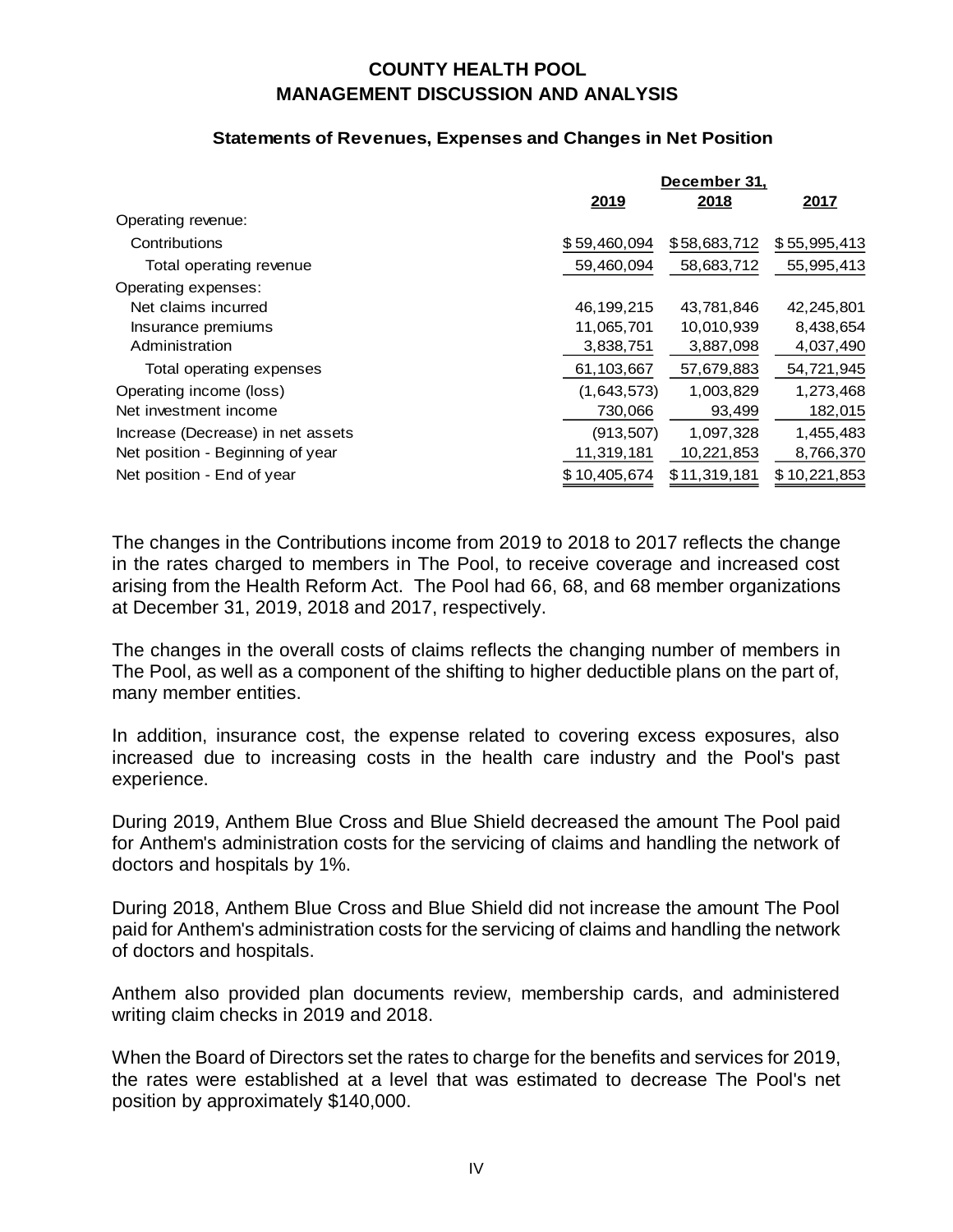When the Board of Directors set the rates to charge for the benefits and services for 2018, the rates were established at a level that was estimated to increase The Pool's net position by approximately \$1,000,000.

**The Statements of Cash Flows** -- These statements reflect The Pool's cash flows from operating and investing activities.

## **Economic Conditions**

In 2019, health care cost trends continued to accelerate at rates higher than inflation. The "Health Care Act" passed by the U.S. Congress in 2010 continued to impact estimated costs for 2019. The utilization component of drug trends continues to be higher for generic drugs than for brand drugs. According to Willis Towers Watson the 2019 trend for managed health care benefit costs was expected to rise 7.6%. The enrollment in high deductible health plans tripled since 2009.

Based on the above projections and historical results, corporations are continuing to make adjustments in health care plans to cope with the increasing cost trends. Some of these adjustments include increasing co-pays, higher deductibles, and switching providers searching for lower cost options. An alternative approach is utilization management. This focuses on the employee and helps them live a healthier lifestyle and be wiser health care consumers. Education and wellness programs are the key component of this strategy.

The Pool continues to put health care consumerism to the test with wellness and health education programs aimed at improving outcomes, thereby lowering health care costs. The Pool is trying to educate employees to be as engaged as possible, give them the tools and make them knowledgeable about their condition and about their prevention and treatment alternatives, so they make the best decision on health care access and utilization, improve their outcomes and help keep cost in check. Communication with member's employees has increased to be on a continuous basis not just during policy renewal time. Input is solicited from members regarding plan design changes, benefit design changes, and contribution adjustments. The Pool's current philosophy is to conduct educational meetings with member's employees, along with continuous publications introducing all the tools and resources available to assist the employees to become better health care purchasers. As a result of The Pool teaming up with Anthem and the ongoing education of the member's employees, The Pool continues to be in a strong financial condition while keeping rate increases below the current average in Colorado.

## **Requests for Information**

This report is designed to provide a general overview of The Pool's finances. Questions concerning any of the information provided in this report or requests for additional information should be addressed to The Pool's administrator, County Technical Services, Inc. at 800 Grant Street, Suite 400, Denver, Colorado 80203, (or email address: ctsi@ctsi.org.).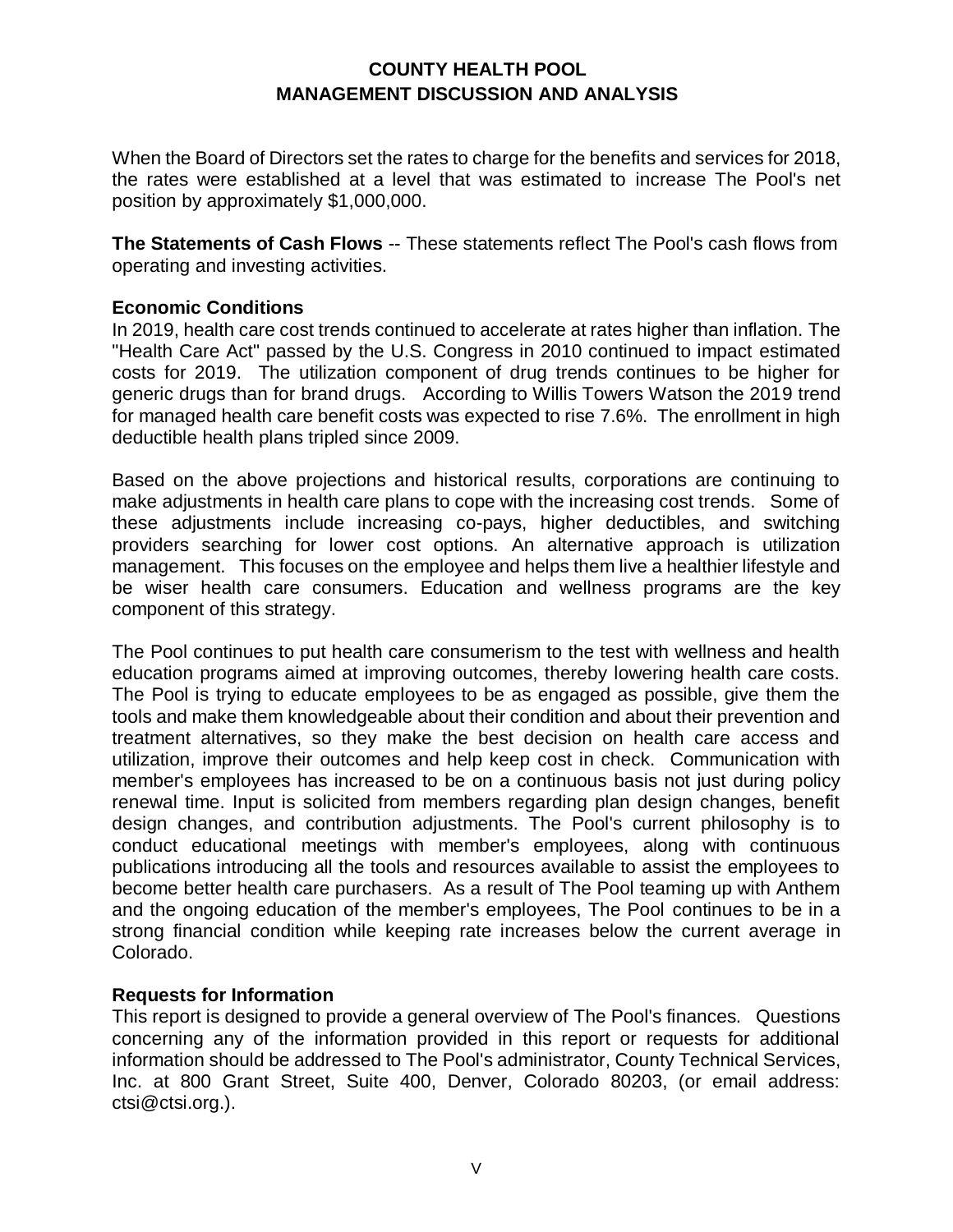

940 Main Street Louisville, CO 80027 tel 303.665.8060 fax 303.665.0813

www.kfinancial.com

#### **Independent Auditor's Report**

The Board of Directors County Health Pool

We have audited the accompanying financial statements of County Health Pool (the Pool), which comprise the statements of net position as of December 31, 2019 and 2018, and the related statements of revenues, expenses, and changes in net positon, and cash flows for the years then ended, and the related notes to the financial statements.

#### **Management's Responsibility for the Financial Statements**

Management is responsible for the preparation and fair presentation of these financial statements in accordance with accounting principles generally accepted in the United States of America; this includes the design, implementation, and maintenance of internal control relevant to the preparation and fair presentation of financial statements that are free from material misstatement, whether due to fraud or error.

#### **Auditor's Responsibility**

Our responsibility is to express an opinion on these financial statements based on our audits. We conducted our audits in accordance with auditing standards generally accepted in the United States of America. Those standards require that we plan and perform the audit to obtain reasonable assurance about whether the financial statements are free from material misstatement.

An audit involves performing procedures to obtain audit evidence about the amounts and disclosures in the financial statements. The procedures selected depend on the auditor's judgment, including the assessment of the risks of material misstatement of the financial statements, whether due to fraud or error. In making those risk assessments, the auditor considers internal control relevant to the Pool's preparation and fair presentation of the financial statements in order to design audit procedures that are appropriate in the circumstances, but not for the purpose of expressing an opinion on the effectiveness of the Pool's internal control. Accordingly, we express no such opinion. An audit also includes evaluating the appropriateness of accounting policies used and the reasonableness of significant accounting estimates made by management, as well as evaluating the overall presentation of the financial statements.

We believe that the audit evidence we have obtained is sufficient and appropriate to provide a basis for our audit opinion.

#### **Opinion**

In our opinion, the financial statements referred to above present fairly, in all material respects, the financial position of County Health Pool as of December 31, 2019 and 2018, and the results of its operations and its cash flows for the years then ended in accordance with accounting principles generally accepted in the United States of America.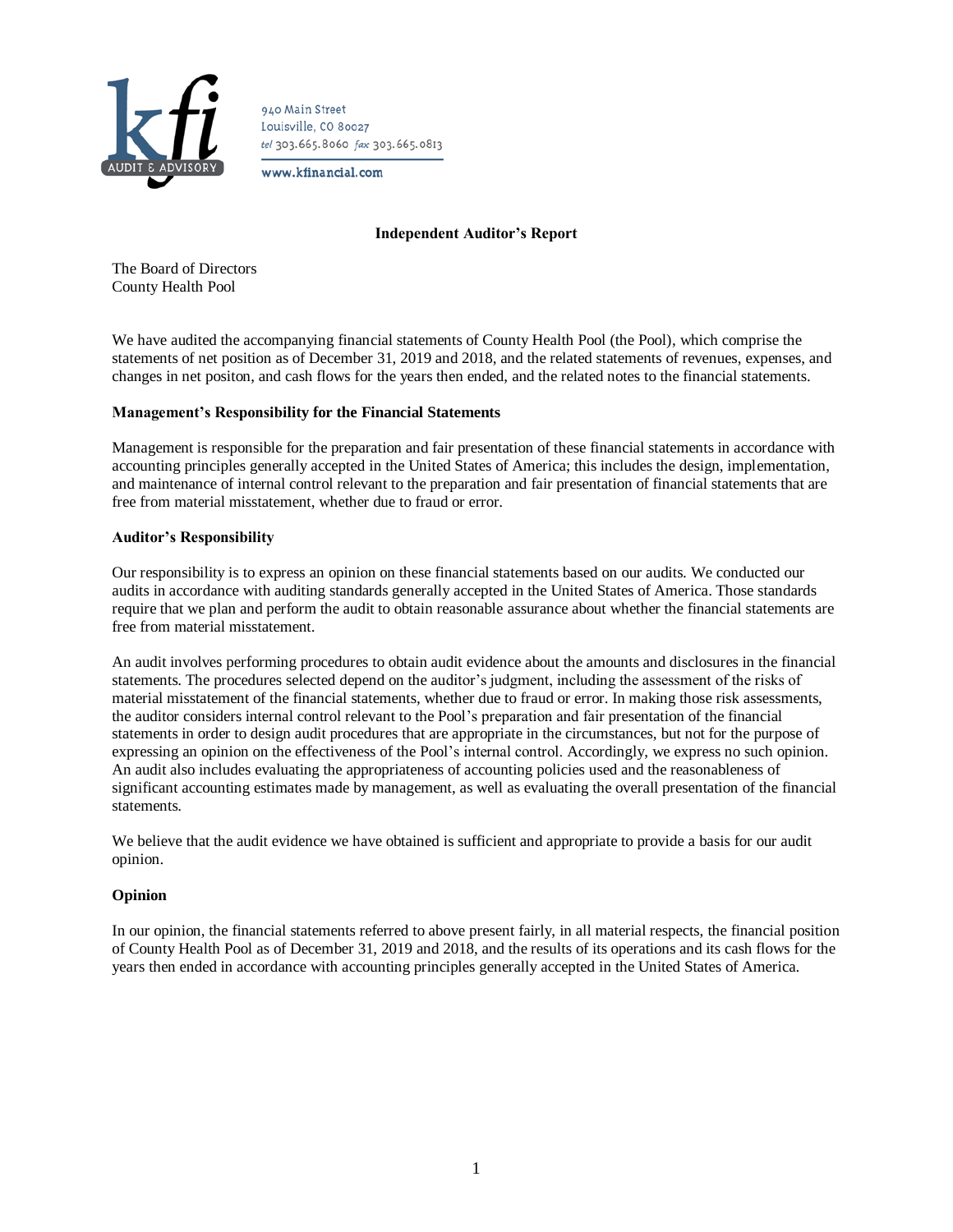

#### **Other Matter**

Our audits were conducted for the purpose of forming an opinion on the basic financial statements as a whole. Management's Discussion and Analysis is presented for purposes of additional analysis and is not a required part of the basic financial statements. Such information has not been subjected to the auditing procedures applied in the audits of the basic financial statements, and accordingly, we do not express an opinion or provide any assurance on it.

KFinancial

Louisville, Colorado March 18, 2020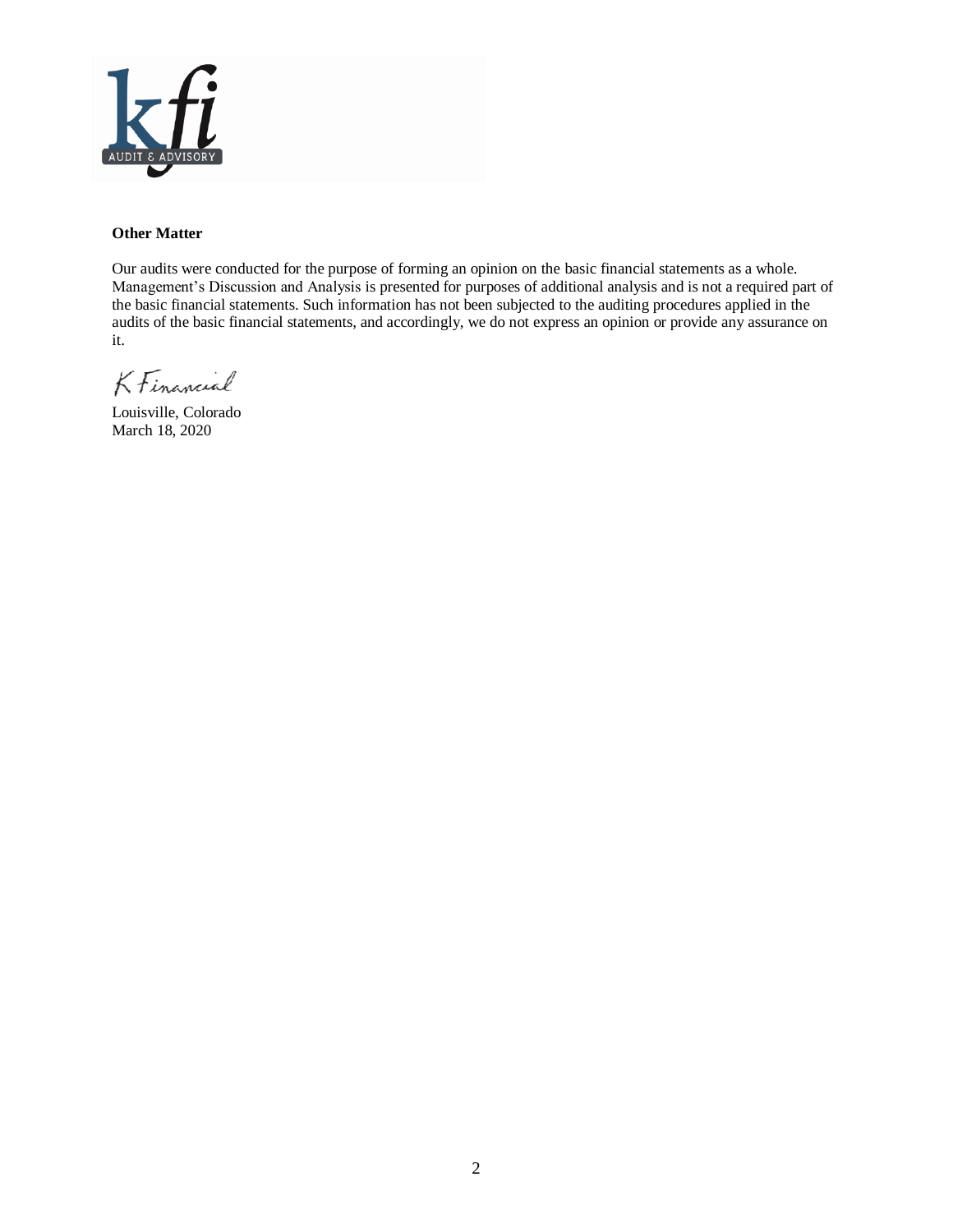## COUNTY HEALTH POOL

## Statements of Net Position DECEMBER 31, 2019 AND 2018

|                             | 2019         | 2018                      |
|-----------------------------|--------------|---------------------------|
| <b>ASSETS</b>               |              |                           |
| Cash and cash equivalents   |              | $$3,347,106$ $$3,385,416$ |
| Investments                 | 13,950,972   | 14,042,087                |
| Accrued interest receivable | 99,475       | 70,255                    |
| Prepaid expenses            | 11,083       | 12,036                    |
| <b>Deposits</b>             | 16,490       | 16,490                    |
| <b>TOTAL ASSETS</b>         | \$17,425,126 | \$17,526,284              |

## **LIABILITIES AND NET POSITION**

| <b>LIABILITIES</b>                        |                 |                |
|-------------------------------------------|-----------------|----------------|
| Claims payable                            | 5,250,000<br>\$ | 5,000,000<br>S |
| Accounts payable                          | 1,208,843       | 1,135,281      |
| <b>Contribution deposits</b>              | 560,609         | 71,822         |
| <b>TOTAL LIABILITIES</b>                  | 7,019,452       | 6,207,103      |
| <b>NET POSITION</b>                       |                 |                |
| Unrestricted                              | 10,405,674      | 11,319,181     |
| <b>TOTAL LIABILITIES AND NET POSITION</b> | \$17,425,126    | \$17,526,284   |

The accompanying notes are an integral part of the financial statements.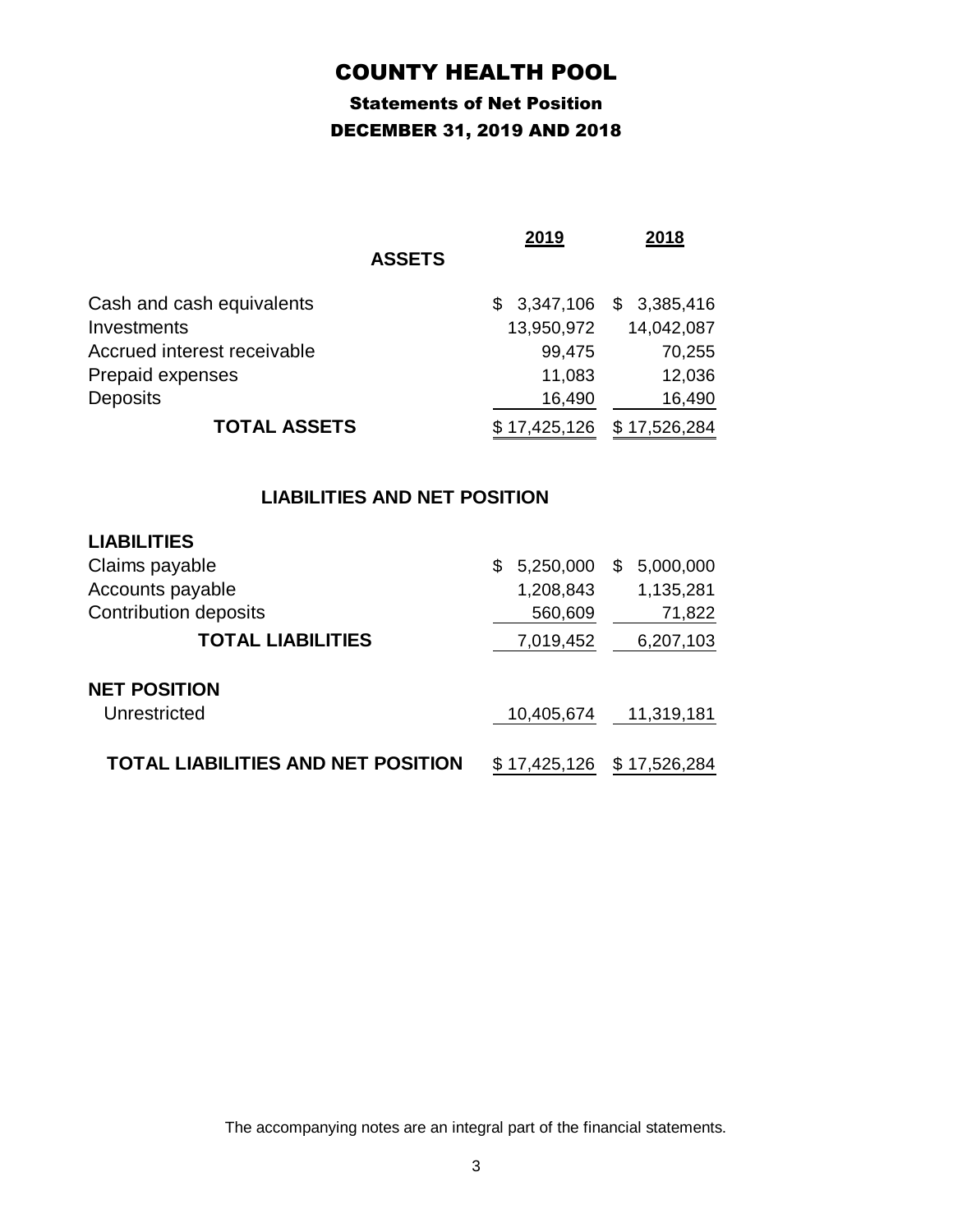## COUNTY HEALTH POOL

## STATEMENT OF REVENUES, EXPENSES AND CHANGES IN NET POSITION DECEMBER 31, 2019 AND 2018

|                                                 | 2019                      | 2018       |
|-------------------------------------------------|---------------------------|------------|
| <b>OPERATING REVENUE</b>                        |                           |            |
| Contributions                                   | \$59,460,094 \$58,683,712 |            |
| <b>OPERATING EXPENSES</b>                       |                           |            |
| Claims, net of excess insurance recoveries of   |                           |            |
| (\$10,078,507 and \$8,442,169 in 2019 and 2018, |                           |            |
| respectively)                                   | 46,199,215                | 43,781,846 |
| Insurance premiums                              | 11,065,701                | 10,010,939 |
| Administration                                  | 3,838,751                 | 3,887,098  |
|                                                 |                           |            |
| <b>TOTAL OPERATING EXPENSES</b>                 | 61,103,667                | 57,679,883 |
|                                                 |                           |            |
| <b>OPERATING INCOME</b>                         | (1,643,573)               | 1,003,829  |
| <b>NON-OPERATING REVENUE</b>                    |                           |            |
| Net investment income                           | 730,066                   | 93,499     |
| <b>INCREASE (DECREASE) IN NET POSITION</b>      |                           | 1,097,328  |
|                                                 | (913, 507)                |            |
| <b>NET POSITION - BEGINNING OF YEAR</b>         | 11,319,181                | 10,221,853 |
|                                                 |                           |            |
|                                                 |                           |            |
| <b>NET POSITION - END OF YEAR</b>               | \$10,405,674 \$11,319,181 |            |

The accompanying notes are an integral part of the financial statements.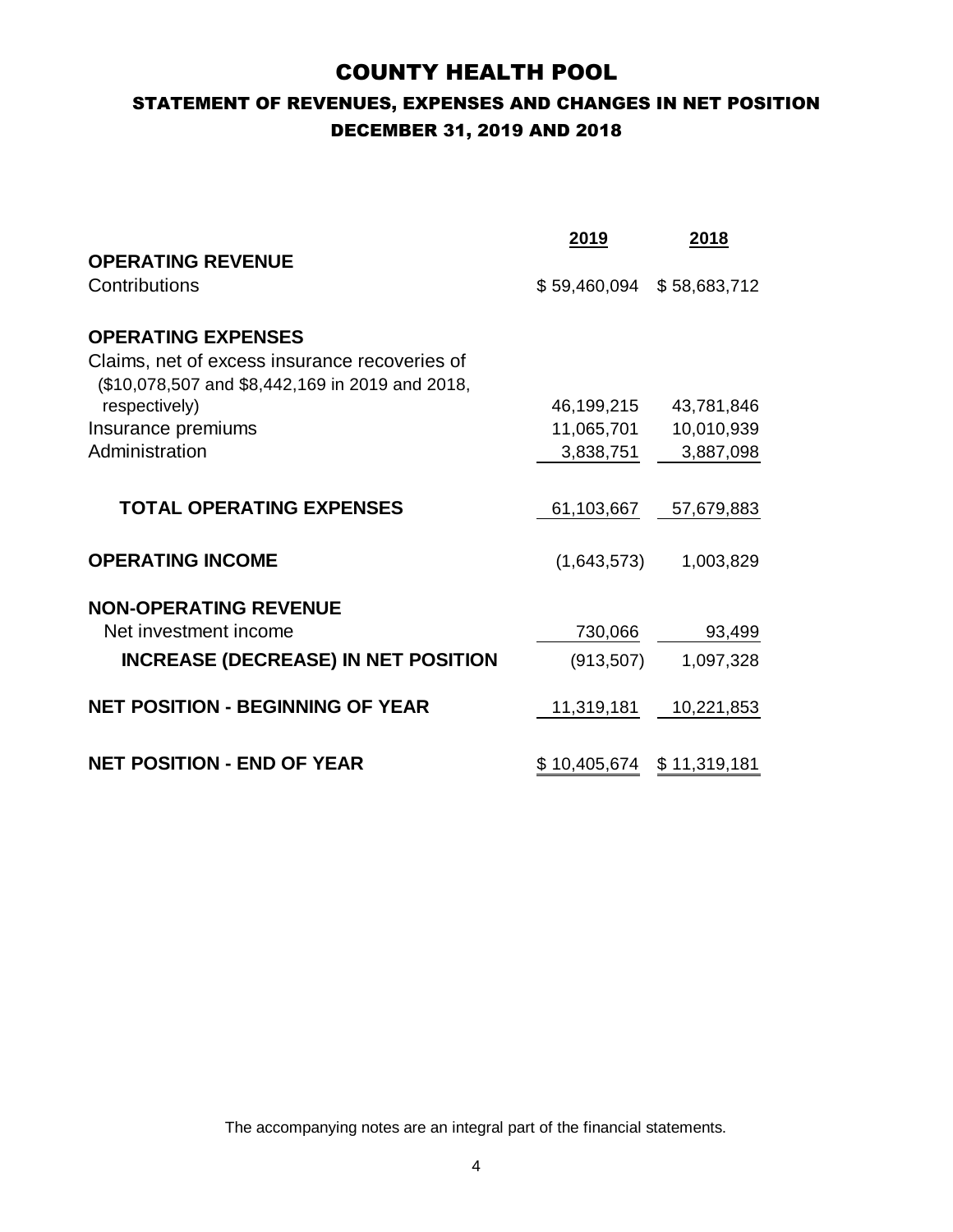## COUNTY HEALTH POOL STATEMENTS OF CASH FLOWS DECEMBER 31, 2019 AND 2018

|                                                                                                  | 2019                  | 2018                        |
|--------------------------------------------------------------------------------------------------|-----------------------|-----------------------------|
| <b>CASH FLOWS FROM OPERATING ACTIVITIES</b>                                                      |                       |                             |
| Contributions received from members                                                              | \$59,949,883          | \$58,750,550                |
| Payments paid to insurers                                                                        | (10,687,493)          | (9,887,739)                 |
| Claims paid                                                                                      | (56,072,196)          | (53,308,052)                |
| Claims paid recovered from excess insurer                                                        | 10,078,507            | 9,525,126                   |
| Administrative expenses paid                                                                     | (4,098,972)           | (3,885,768)                 |
| Net cash provided by (used in) operating activities                                              | (830, 271)            | 1,194,117                   |
| <b>CASH FLOWS FROM INVESTING ACTIVITIES</b>                                                      |                       |                             |
| Proceeds from sale or maturity of investments                                                    | 7,310,920             | 1,987,041                   |
| Purchase of investments                                                                          | (6,892,532)           | (3,087,131)                 |
| Investment income received                                                                       | 373,573               | 344,186                     |
| Net cash provided by (used in) investing activities                                              | 791,961               | (755, 904)                  |
| NET INCREASE (DECREASE) IN CASH AND CASH EQUIVALENTS                                             | (38, 310)             | 438,213                     |
| CASH AND CASH EQUIVALENTS - BEGINNING OF YEAR                                                    | 3,385,416             | 2,947,203                   |
| CASH AND CASH EQUIVALENTS - END OF YEAR                                                          | \$3,347,106           | \$3,385,416                 |
| <b>RECONCILIATION OF OPERATING INCOME TO NET</b><br><b>CASH PROVIDED BY OPERATING ACTIVITIES</b> |                       |                             |
| Operating Income                                                                                 |                       | \$ (1,643,573) \$ 1,003,829 |
| Adjustments to reconcile operating income to net cash<br>provided by operating activities:       |                       |                             |
| Effects of changes in operating assets and liabilities:<br><b>Contribution deposits</b>          | 488,787               |                             |
| Claims payable                                                                                   | 250,000               | 66,848                      |
| Prepaid insurance                                                                                | 953                   | (964)                       |
| Accounts payable                                                                                 | 73,562                | 124,404                     |
| Net cash provided by operating activities                                                        | (830, 271)<br>\$      | \$1,194,117                 |
| NONCASH INVESTING ACTIVITY                                                                       |                       |                             |
| Change in market value of investments                                                            | \$<br>$(327, 274)$ \$ | 54,875                      |

The accompanying notes are an integral part of the financial statements.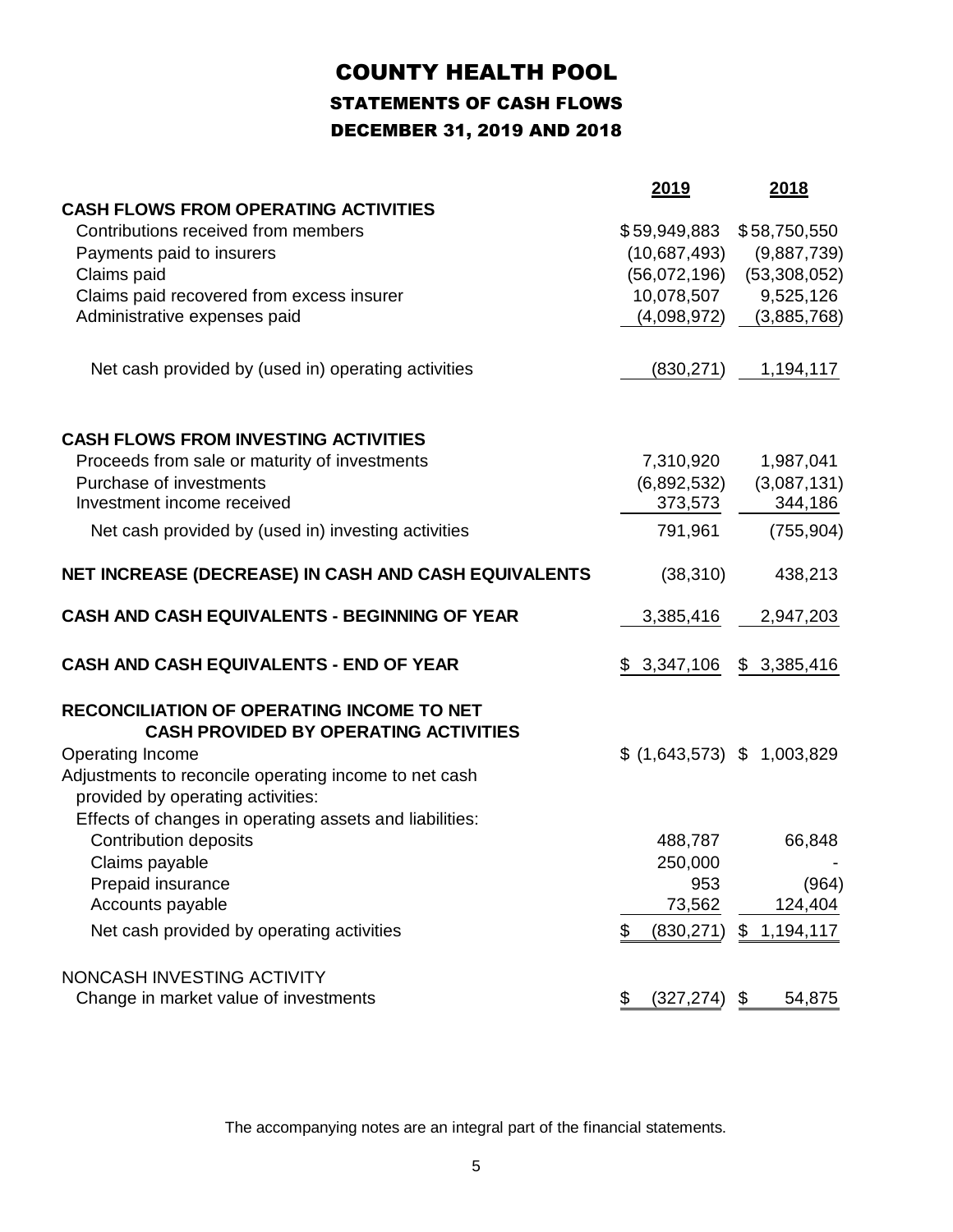### **NOTE 1: ORGANIZATION**

The Pool was formed in January 1984 by an intergovernmental agreement among the member counties of Colorado. During 1999, The Pool changed its by-laws to allow The Pool to provide services to any political subdivision of the state of Colorado and The Pool changed its name from Colorado Counties Cooperative for Employee Benefits to County Health Pool.

The purpose of The Pool is to provide health, dental and vision benefits and life, accidental death and dismemberment insurance to the employees of the member entities. At December 31, 2019 and 2018 there were 66 and 68 member entities, respectively, including County Technical Services, Inc. (see Note 5). The Pool collects contributions from members and makes payments for benefits, excess insurance coverage and administrative fees.

### **NOTE 2: SUMMARY OF SIGNIFICANT ACCOUNTING POLICIES**

The accompanying financial statements have been prepared in accordance with accounting principles generally accepted in the United States of America applicable to governmental risk pools, set forth by the Governmental Accounting Standards Board. The accrual basis of accounting is utilized where revenue is recognized when earned and expenses are recognized when the liability is incurred.

The Pool distinguishes between operating revenues and expenses and nonoperating items in the Statement of Revenues, Expenses and Changes in Net Position. Operating revenues and expenses generally result from providing services in connection with The Pool's purpose of providing health, life, vision, dental and accidental death and dismemberment insurance coverage for its members. Operating revenues consist of contributions from its members. Operating expenses include the cost of claims paid, administrative expenses, and management fees. All revenues and expenses not meeting this definition are reported as non-operating revenues and expenses.

The Pool has elected to follow Governmental Accounting Standards Board pronouncements. Therefore, statements issued by the Financial Accounting Standards Board after November 30, 1989 are not applied.

#### **Use of Estimates**

The preparation of financial statements in conformity with accounting principles generally accepted in the United States of America requires management to make estimates and assumptions that affect the reported amounts of assets and liabilities and disclosure of contingent assets and liabilities at the date of the financial statements and the reported amounts of revenues and expenses during the reporting period. Actual results could differ from those estimates.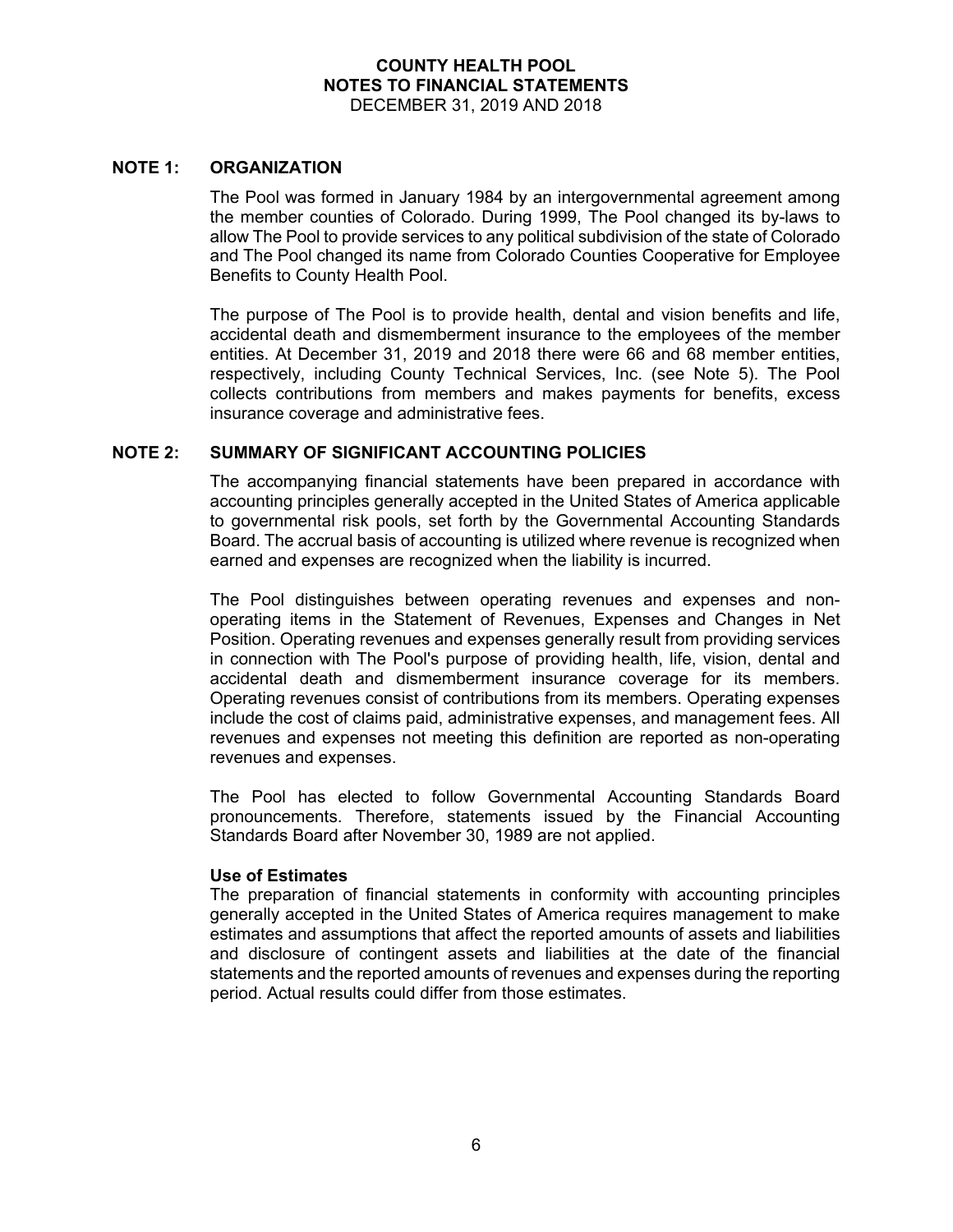## **NOTE 2: SUMMARY OF SIGNIFICANT ACCOUNTING POLICIES** (CONTINUED)

#### **Cash and Cash Equivalents**

For purposes of the statement of cash flows, The Pool considers all highly liquid investments with original maturities of three months or less when purchased to be cash equivalents.

#### **Investments**

Investments are carried at fair value, which is based upon quoted market prices. Realized gains and losses are determined using the specific identification method. The Pool accounts for its investments in accordance with GASB statement No. 31 Accounting and Financial Reporting for Certain Investments and for External Investment Pools (GASB 31). GASB 31 requires governmental entities to report investments at fair value on the statement of net position. Fair value is the amount at which a financial instrument could be exchanged in a current transaction between willing parties, other than in a forced or liquidation sale.

#### **Reserve for Claims Payable**

Claims are charged to operations as incurred and are reported net of excess insurance reimbursements and subrogation recoveries. The liability for claims payable is determined based upon case-basis evaluations and projections and includes a provision for incurred but not reported claims. The projections of ultimate losses on reported claims and the estimate of claims incurred but not reported are based on a composite of The Pool's experience, trends in costs of services and changes in number of covered employees. Adjustments to the probable ultimate liability for claims are made continually based on subsequent developments and experience and are included in operations as incurred (see Note 6).

#### **Contributions**

The intergovernmental agreement provides for contributions from members based on rates determined annually by the Board of Directors.

#### **Income Tax**

The Pool is qualified and exempt from income tax under the provisions of Section 115 of the Internal Revenue Code. Therefore, the accompanying financial statements do not include a provision for income taxes.

## **NOTE 3: CASH AND INVESTMENTS**

The Colorado Public Deposit Protection Act (PDPA) requires that all units of local government, and entities such as The Pool, deposit cash in eligible public depositories. Eligibility is determined by state regulators. Amounts on deposit in excess of federal insurance levels must be collateralized. The eligible collateral is determined by the PDPA. PDPA allows the institution to create a single collateral pool for all public funds. The pool for all the uninsured public deposits as a group is to be maintained by another institution or held in trust. The market value of the collateral must be at least equal to the aggregate uninsured deposits. The PDPA requires that collateral must exceed 102% of the uninsured deposits.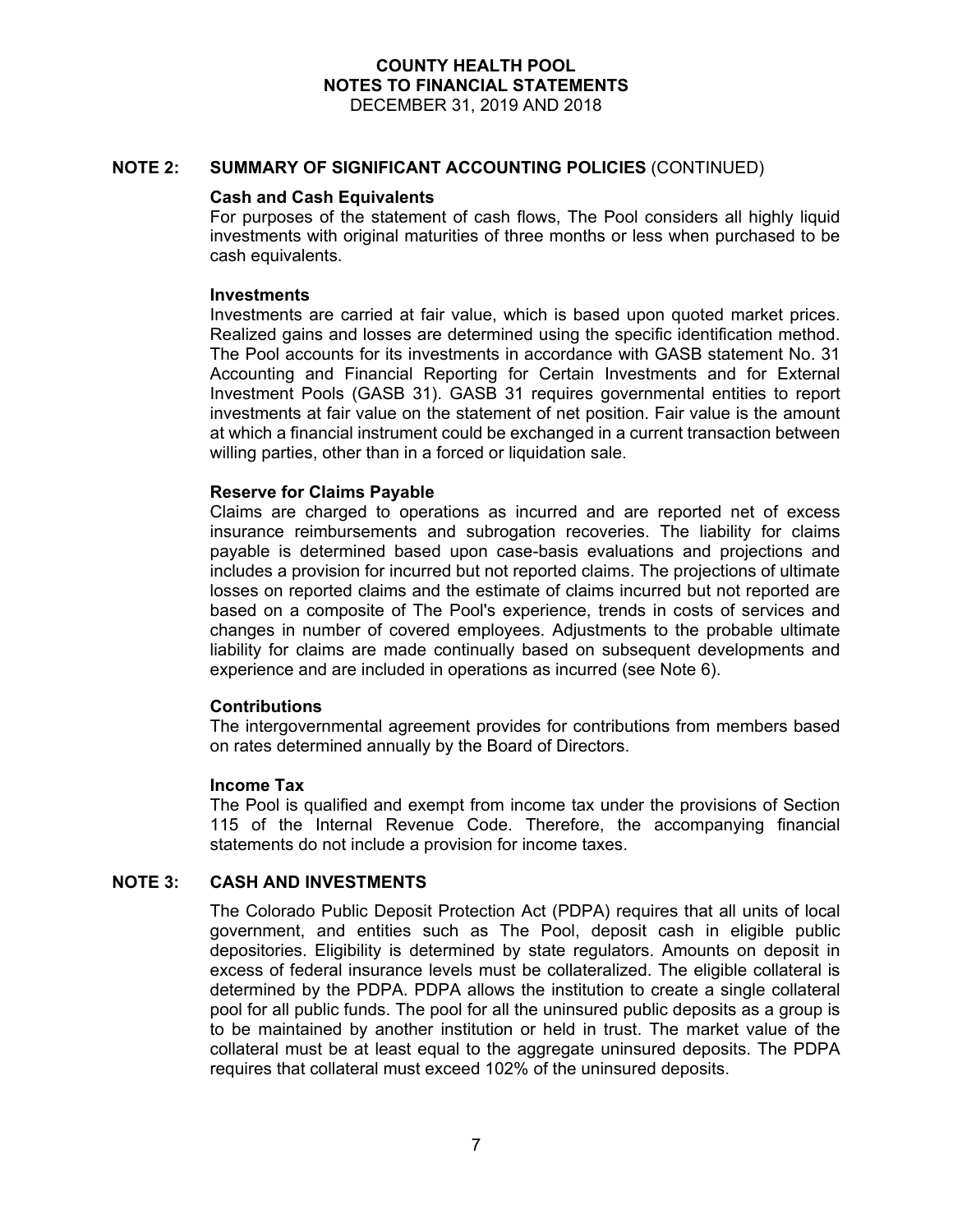## **NOTE 3: CASH AND INVESTMENTS** (CONTINUED)

The Colorado Division of Banking is required by statute to monitor the naming of eligible depositories and reporting of the uninsured deposits and assets maintained in the collateral pools.

At December 31, 2019, The Pool's cash deposits had a bank balance of \$2,921,483 of which \$250,000 is insured by the Federal Deposit Insurance Corporation (FDIC), the remaining balance is collateralized according to the PDPA. The carrying balance of cash deposits as of December 31, 2019 was \$2,042,893.

At December 31, 2018, The Pool's cash deposits had a bank balance of \$2,047,974 of which \$250,000 is insured by the Federal Deposit Insurance Corporation (FDIC), the remaining balance is collateralized according to the PDPA. The carrying balance of cash deposits as of December 31, 2018 was \$1,340,377.

#### **Investments**

Colorado statutes specify investment instruments meeting defined rating and risk criteria in which local governments, and entities such as The Pool, may invest. The Pool has adopted an investment policy which is more restrictive and limits investments to:

- Obligations of the United States and certain U.S. government agency securities
- Bankers' acceptances of certain banks
- Commercial paper
- Local government investment pools
- Any other eligible investment allowed by State statute if specifically approved by the Board

The Pool owned the following investments as of December 31, 2019:

|                                    | <b>REMAINING MATURITY (in Months)</b> |   |           |  |               |               |
|------------------------------------|---------------------------------------|---|-----------|--|---------------|---------------|
| <b>Type of Security</b>            |                                       |   | 12        |  | 13 to 24      | 25 to 60      |
|                                    | <b>Market Value</b>                   |   | or Less   |  | <b>Months</b> | <b>Months</b> |
| Negotiable certificates of deposit | 8,047,462                             |   | 856,446   |  | 3,061,995     | 4,129,021     |
| Corporate notes                    | 5,903,510                             |   | 604.794   |  | 760.716       | 4,538,000     |
| Local government investment pool   | 1,047,822                             |   | 1,047,822 |  | ۰             |               |
| Total                              | \$14,998,794                          | S | 2,509,062 |  | 3,822,711     | 8.667.021     |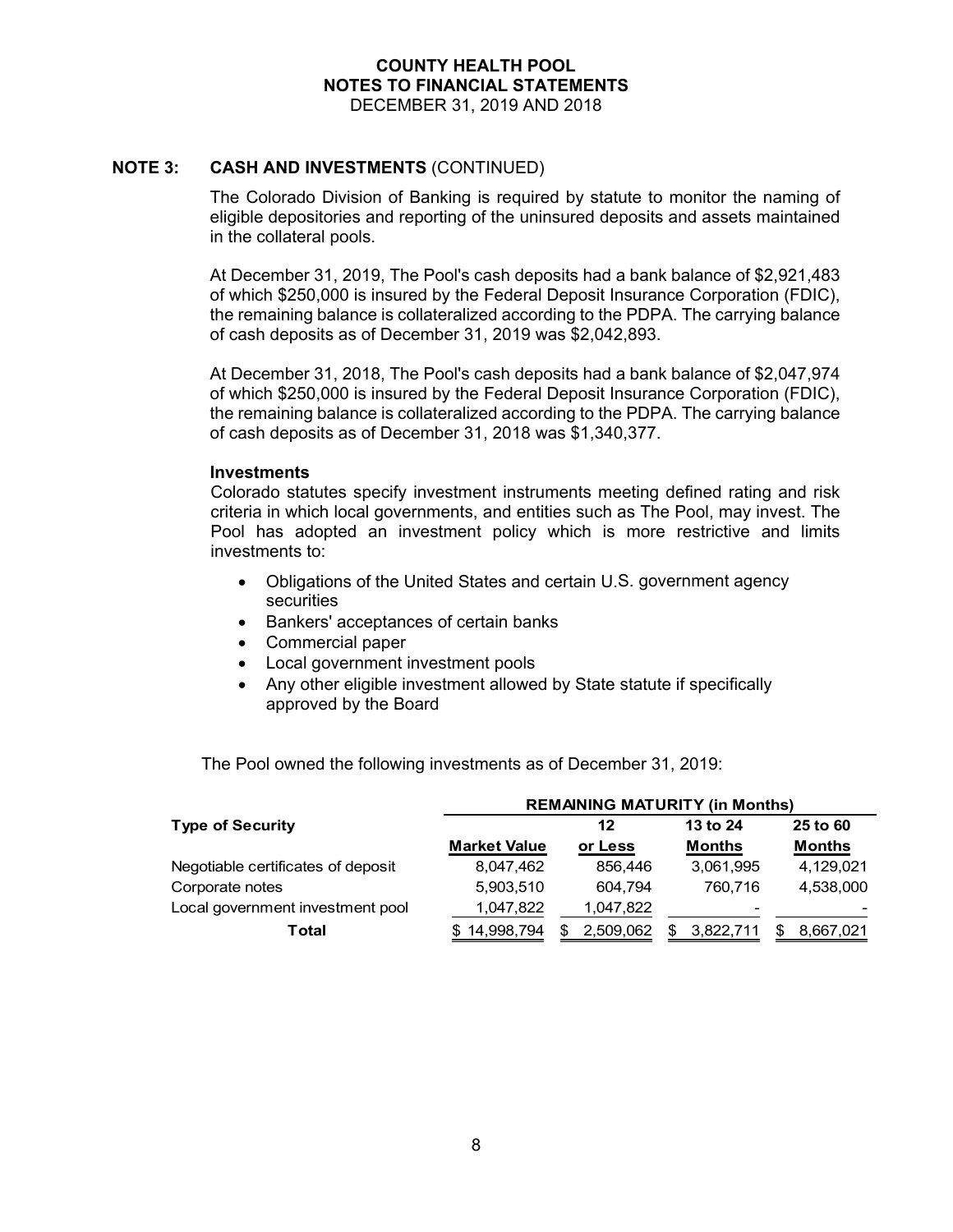## **NOTE 3: CASH AND INVESTMENTS** (CONTINUED)

The Pool owned the following investments as of December 31, 2018:

|                                    | <b>REMAINING MATURITY (in Months)</b> |           |                          |               |
|------------------------------------|---------------------------------------|-----------|--------------------------|---------------|
| <b>Type of Security</b>            |                                       | 12        | 13 to 24                 | 25 to 60      |
|                                    | <b>Market Value</b>                   | or Less   | <b>Months</b>            | <b>Months</b> |
| Negotiable certificates of deposit | 10,764,893                            | 1,142,699 | 836,999                  | 8,785,195     |
| Corporate notes                    | 3,277,194                             | 1,457,849 | 700,895                  | 1,118,450     |
| Local government investment pool   | 2,003,293                             | 2,003,293 | $\overline{\phantom{0}}$ |               |
| Total                              | 16,045,380                            | 4,603,841 | 1,537,894                | 9,903,645     |

#### **Interest Rate Risk**

In accordance with the investment policy, The Pool limits investment maturities to five years. As of December 31, 2019 and 2018, the duration of the investments is in accordance with the guidelines of the investment policy.

#### **Credit Risk**

The Pool requires investments in local government investment pools and corporate notes to carry defined credit ratings. The local government investment pool, ColoTrust, has been rated AAAm by Standard & Poor's at December 31, 2019.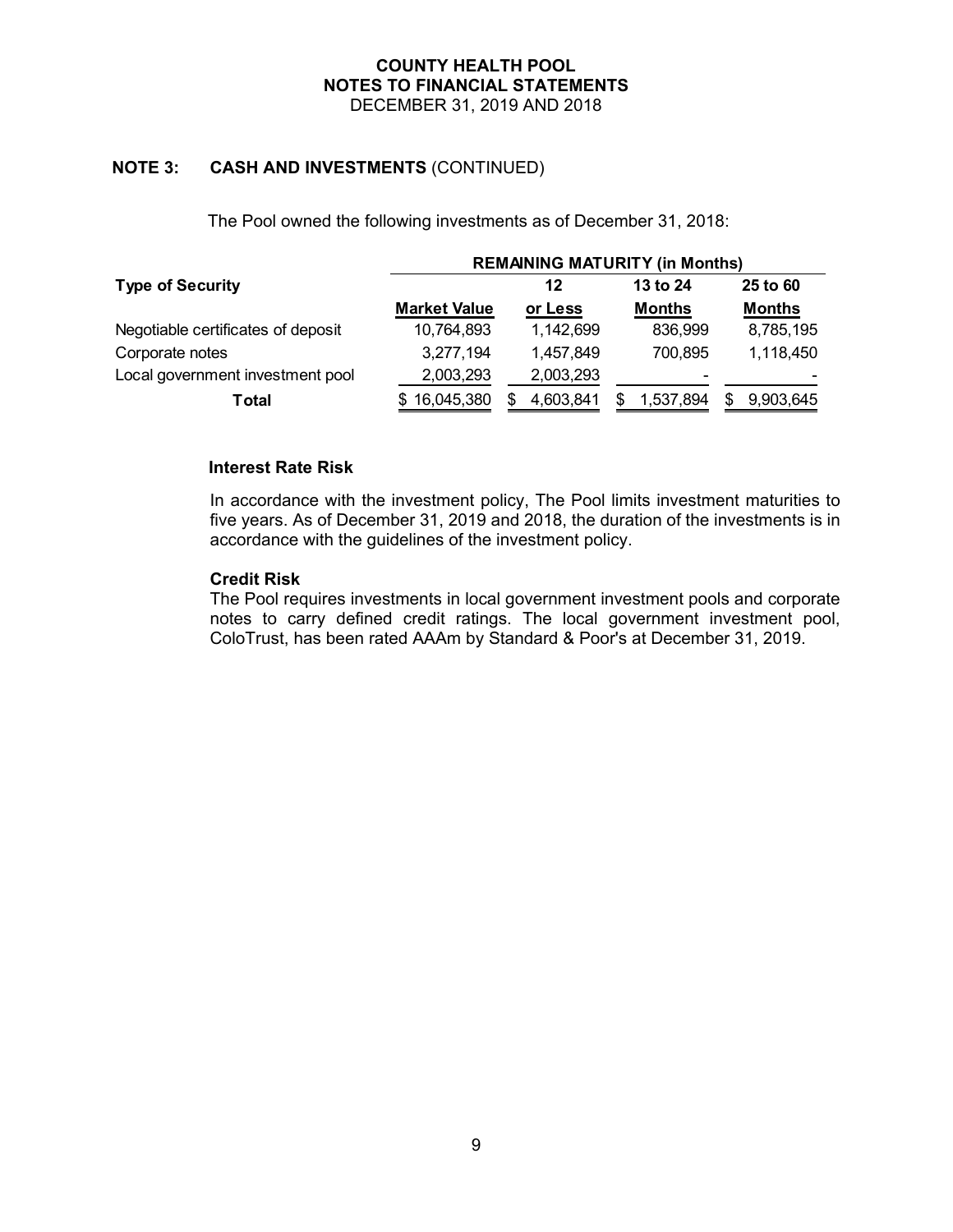## **NOTE 3: CASH AND INVESTMENTS** (CONTINUED)

As of December 31, 2019, the corporate investments that The Pool participated in were rated as follows:

|                                | <b>Standard &amp; Poor's</b> |
|--------------------------------|------------------------------|
|                                | <b>Rating at</b>             |
| Investment                     | December 31, 2019            |
| <b>BANK OF HALIFAX</b>         | $A+$                         |
| UNITED STATES BANKCORP         | A+                           |
| UNITEDHEALTH GROUP             | $A+$                         |
| NATIONAL RURAL UTILITIES COOP  | A                            |
| <b>SYSTEM ENERGY RES INC</b>   | A                            |
| <b>WESTAR ENERGY INC</b>       | A                            |
| <b>AON PLC</b>                 | $A -$                        |
| <b>BROOKFIELD FIN LLC</b>      | $A-$                         |
| <b>CIGNA CORP</b>              | $A-$                         |
| <b>EXPRESS SCRIPTS HLDG CO</b> | $A-$                         |
| MIDWEST CONNECTOR CAP CO LLC   | $A -$                        |
| CISCO SYSTEMS INC.             | AA-                          |
| <b>EQT CORP</b>                | BB+                          |
| <b>MACY'S RETAIL</b>           | BB+                          |
| <b>BUCKEYE PARTNERS</b>        | <b>BB</b>                    |
| <b>TEVA PHARMA FIN</b>         | <b>BB</b>                    |
| <b>CENTERPOINT ENERGY CORP</b> | BBB+                         |
| <b>GOLDMAN SACHS GROUP</b>     | BBB+                         |
| <b>ALTRIA GROUP INC</b>        | <b>BBB</b>                   |
| <b>METROPOLITAN EDISON CO</b>  | <b>BBB</b>                   |
| FORD MTR CR CO LLC             | BBB-                         |
| <b>HOSPITALITY PPTYS</b>       | BBB-                         |
| <b>OWL ROCK CAP CORP</b>       | BBB-                         |
| PARK AEROSPACE HLDINGS         | BBB-                         |
| PROSPECT CAP CORP              | BBB-                         |
| <b>SASOL FING USA LLC</b>      | BBB-                         |
| <b>BAIDU INC</b>               | <b>Not Rated</b>             |
| <b>EAGLE BANCORP INC</b>       | <b>Not Rated</b>             |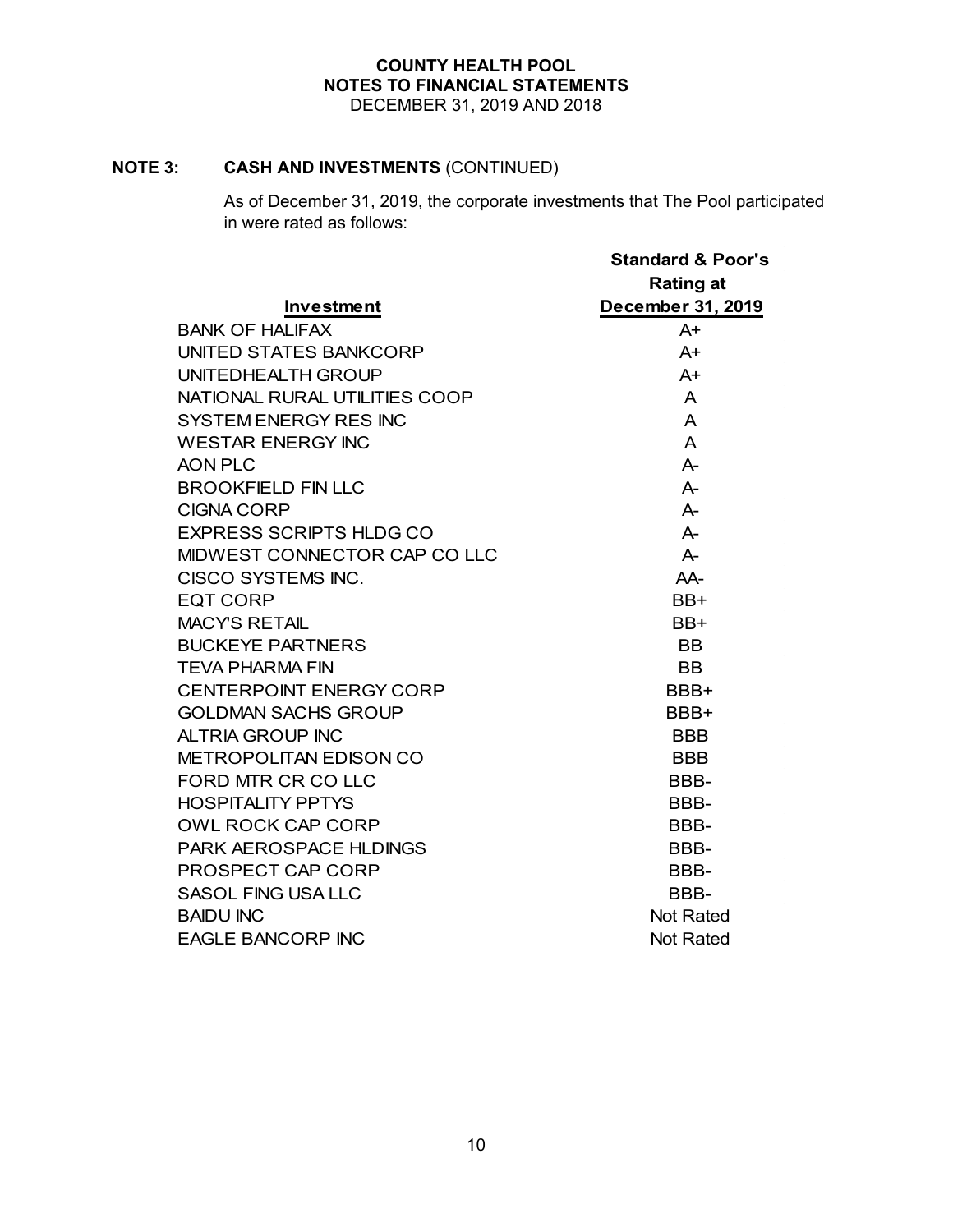## **NOTE 3: CASH AND INVESTMENTS** (CONTINUED)

#### **Concentration of Credit Risk**

The Pool requires that, excluding direct U.S. government obligations such as Treasury Notes, Treasury Bills, and FDIC insured certificates of deposit, no single investment will represent more than 5% of the total fair value of the investment portfolio and commercial paper cannot represent more than 10% of the fair value. Limits by issuer are not defined.

As of December 31, 2019, concentrations in single issuers of The Pool's entire investment portfolio were as follows:

|                                | <b>Market</b>   | % of Total       |
|--------------------------------|-----------------|------------------|
| <b>Investment Type</b>         | <b>Value</b>    | <b>Portfolio</b> |
| <b>HOSPITALITY PPTYS</b>       | \$<br>758,908   | 5%               |
| <b>EAGLE BANCORP INC</b>       | 266,788         | 2%               |
| MIDWEST CONNECTOR CAP COLLC    | 262,460         | 2%               |
| <b>METROPOLITAN EDISON CO</b>  | 258,365         | 2%               |
| <b>CENTERPOINT ENERGY CORP</b> | 254,838         | 2%               |
| <b>EXPRESS SCRIPTS HLDG CO</b> | 254,403         | 2%               |
| <b>MACYS RETAIL</b>            | 252,575         | 2%               |
| <b>BUCKEYE PARTNERS</b>        | 251,370         | 2%               |
| FORD MTR CR COLLC              | 248,984         | 2%               |
| <b>PARK AEROSPACE HLDINGS</b>  | 246,045         | 2%               |
| PROSPECT CAP CORP              | 245,748         | 2%               |
| <b>EQT CORP</b>                | 245,703         | 2%               |
| <b>SASOL FING USA LLC</b>      | 243,644         | 2%               |
| <b>OWL ROCK CAP CORP</b>       | 238,763         | 2%               |
| <b>BAIDU INC</b>               | 213,188         | 2%               |
| <b>SYSTEM ENERGY RES INC</b>   | 204,303         | 1%               |
| <b>AON PLC</b>                 | 202,140         | 1%               |
| <b>BROOKFIELD FIN LLC</b>      | 176,976         | 1%               |
| <b>ALTRIA GROUP INC</b>        | 169,779         | 1%               |
| <b>BANK OF HALIFAX</b>         | 102,601         | 1%               |
| <b>CIGNA CORP</b>              | 101,656         | 1%               |
| <b>WESTAR ENERGY INC</b>       | 101,577         | 1%               |
| UNITEDHEALTH GROUP             | 101,016         | 1%               |
| <b>CISCO SYSTEMS INC.</b>      | 100,585         | 1%               |
| UNITED STATES BANKCORP         | 100,552         | 1%               |
| NATIONAL RURAL UTILITIES COOP  | 100,356         | 1%               |
| <b>GOLDMAN SACHS GROUP</b>     | 100,130         | 1%               |
| <b>TEVA PHARMA FIN</b>         | 100,059         | 1%               |
|                                | \$<br>5,903,510 |                  |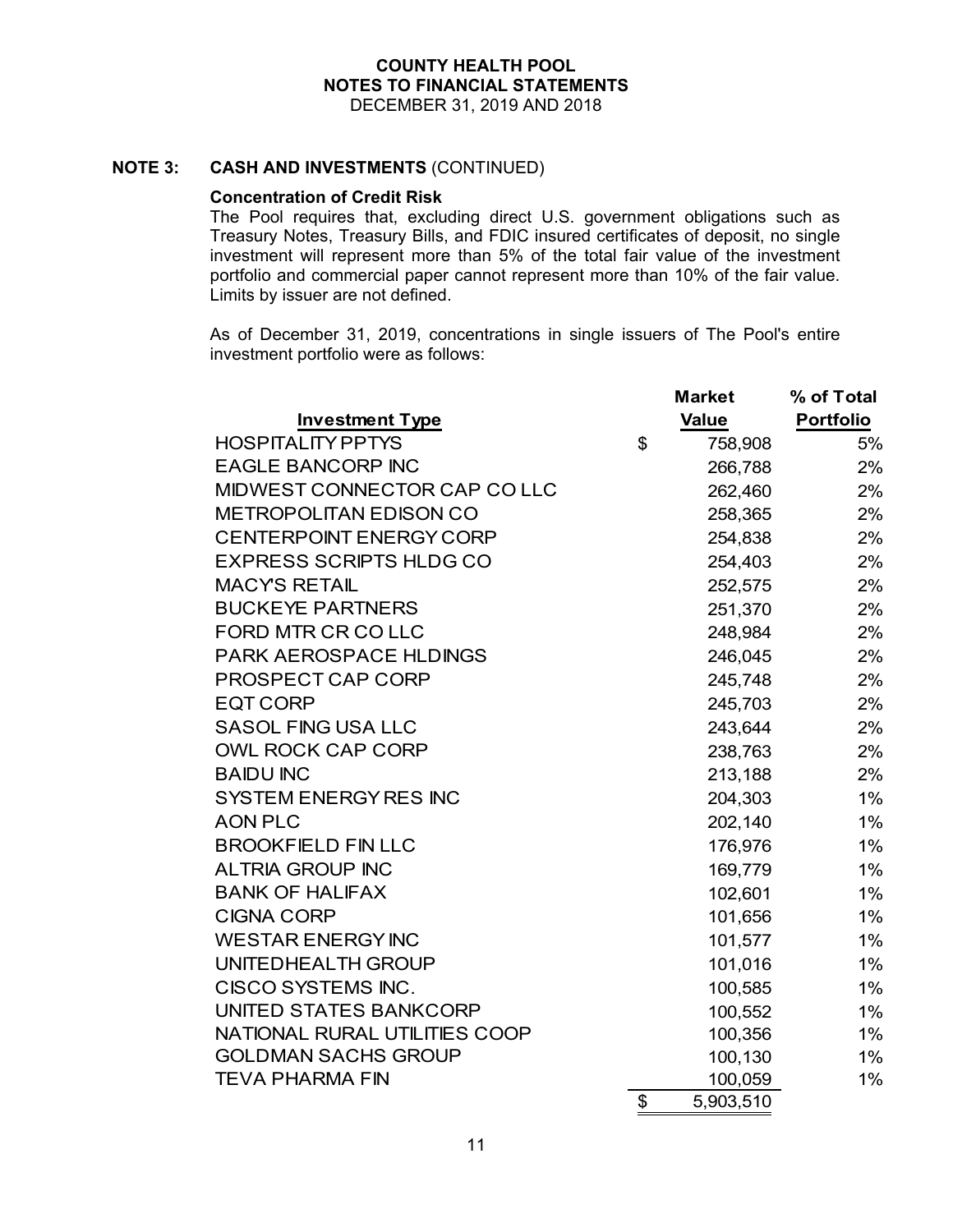## **NOTE 3: CASH AND INVESTMENTS** (CONTINUED)

As of December 31, 2018, concentrations in single issuers of The Pool's entire investment portfolio were as follows:

|                                   |               | <b>Market</b> | % of Total       |
|-----------------------------------|---------------|---------------|------------------|
| <b>Investment Type</b>            |               | Value         | <b>Portfolio</b> |
| <b>CENTERPOINT ENERGY CORP</b>    | \$            | 255,025       | 2%               |
| <b>KLA-TENCOR CORP</b>            |               | 249,658       | 2%               |
| <b>TRANSCANADA PIPELINES LTD</b>  |               | 249,093       | 2%               |
| <b>DIGNITY HEALTH</b>             |               | 248,540       | 2%               |
| <b>EBAY INC</b>                   |               | 248,340       | 2%               |
| <b>JEFFERIES GROUP INC</b>        |               | 205,232       | $1\%$            |
| NEWMONT MINING CORP               |               | 202,646       | $1\%$            |
| AON PLC SR                        |               | 197,822       | $1\%$            |
| ANHEUSER-BUSCH INBEV FIN INC      |               | 116,682       | 1%               |
| <b>WESTAR ENERGY INC</b>          |               | 102,672       | $1\%$            |
| <b>REINSURANCE GROUP AMER INC</b> |               | 102,665       | $1\%$            |
| <b>BANK NS HALIFAX AR</b>         |               | 102,630       | $1\%$            |
| <b>CIGNA CORP</b>                 |               | 101,817       | $1\%$            |
| <b>ALLSTATE CORP</b>              |               | 101,544       | $1\%$            |
| UNITEDHEALTH GROUP INC            |               | 101,335       | $1\%$            |
| <b>ONEOK PARTNERS LP</b>          |               | 100,180       | 1%               |
| <b>FIRST TENNESSEE BANK</b>       |               | 99,225        | $1\%$            |
| <b>GOLDMAN SACHS GROUP INC</b>    |               | 99,022        | $1\%$            |
| CISCO SYSTEMS INC.                |               | 98,675        | $1\%$            |
| NATIONAL RURAL UTILITIES COOP     |               | 98,555        | $1\%$            |
| UNITED STATES BANKCORP            |               | 98,523        | $1\%$            |
| <b>TEVA PHARMACEUTICAL FIN</b>    |               | 97,314        | 1%               |
|                                   | $\frac{1}{2}$ | 3,277,194     |                  |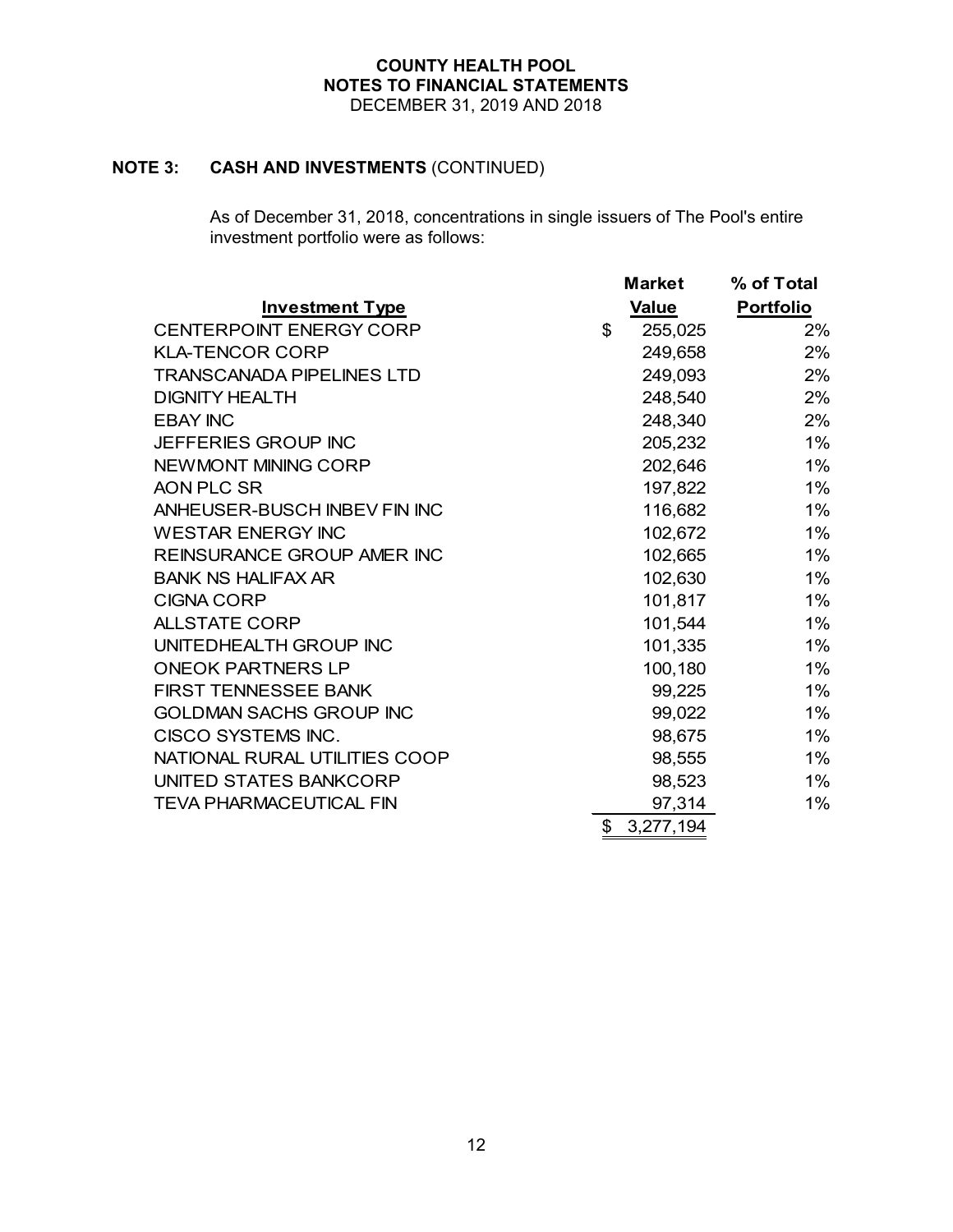## **NOTE 3: CASH AND INVESTMENTS** (CONTINUED)

The Pool's trust agent, Pershing LLC, uses Level 1 inputs for valuation purposes based on fair values in actively traded markets for identical assets. Financial assets that are measured at fair value on a recurring basis are reflected in The Pool's statements of net position at December 31, 2019 and 2018, as follows:

|                           | 2019                      | 2018                   |
|---------------------------|---------------------------|------------------------|
| Cash and cash equivalents | $$3,347,106$ $$3,385,416$ |                        |
| <b>Investments</b>        |                           | 13,950,972  14,042,087 |
|                           | \$17,298,078 \$17,427,503 |                        |

The composition of investment returns for the years ended December 31, 2019 and 2018 are as follows:

|                                       | 2019                  | 2018      |
|---------------------------------------|-----------------------|-----------|
| <b>Interest</b>                       | $$209,345$ $$251,559$ |           |
| Unrealized Gain (Loss) on Investments | 520,721               | (158,060) |
| Net Investment Income                 | $$730,066$ $$93,499$  |           |

### **NOTE 4: EXCESS INSURANCE CONTRACTS**

The Pool entered into an excess insurance contract to limit large losses. The excess loss coverage limits The Pool's exposure to \$100,000 of claims paid per person in 2019 and 2018. Excess insurance premiums for the years ended December 31, 2019 and 2018 were \$11,065,701 and \$10,010,939, respectively.

Although management believes they have acquired excess insurance from solvent carriers, a contingent liability exists with respect to excess insurance coverages which would become a liability of The Pool if the excess insurers were unable to meet their obligations under the contracts.

## **NOTE 5: ADMINISTRATIVE AND CLAIMS SERVICING AGREEMENTS**

The Pool entered into an agreement with County Technical Services, Inc. (CTSI), a nonprofit corporation, to provide administrative services for The Pool. Fees for such services were \$680,940 and \$664,778 for 2019 and 2018, respectively.

Additionally, The Pool entered into an agreement with a third-party claims administrator, Anthem Blue Cross and Blue Shield (Anthem). Fees for such services were \$2,591,937 and \$2,686,250 for 2019 and 2018, respectively. CTSI and Anthem are considered to be related parties for purposes of these financial statements.